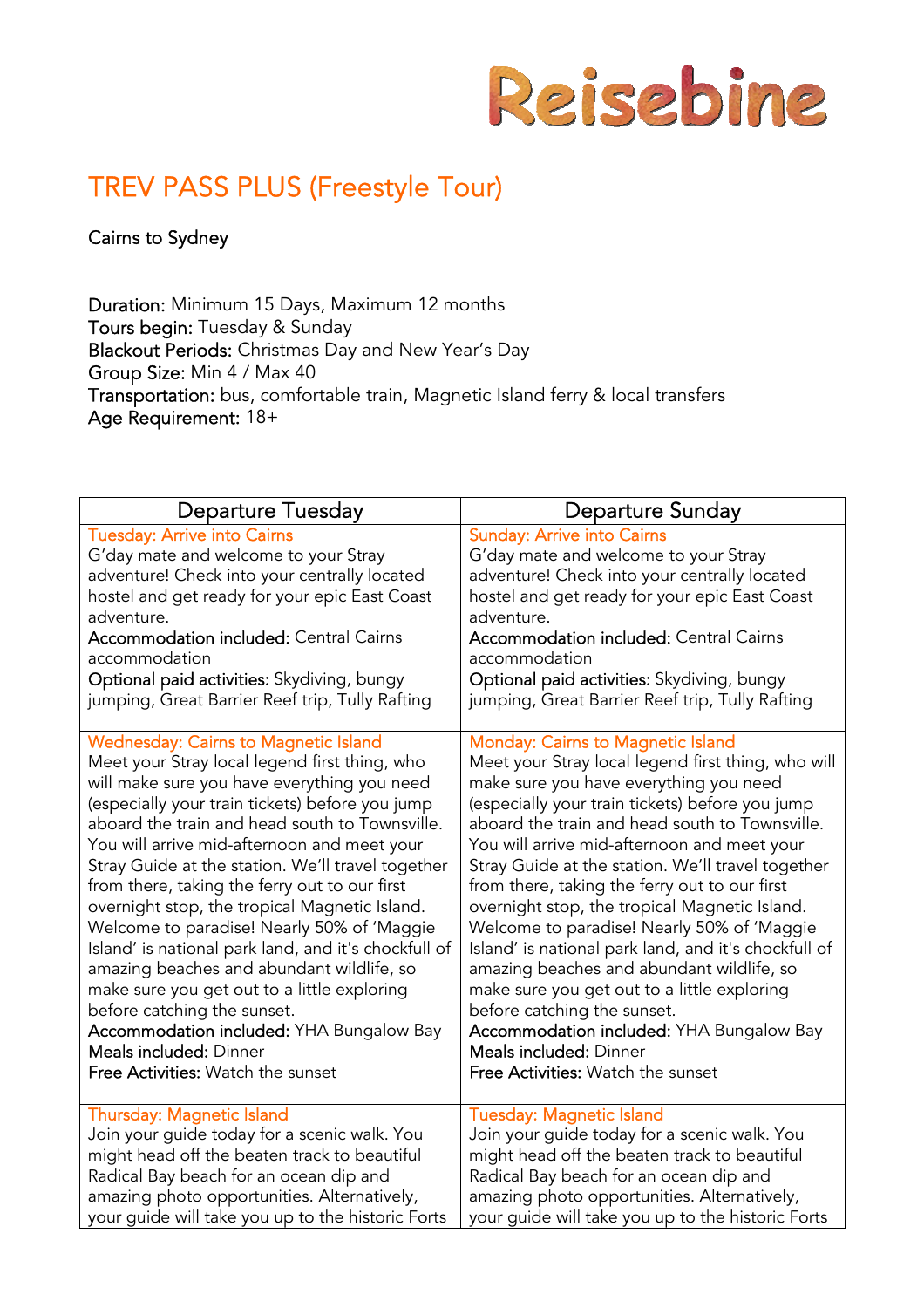| Complex, where you'll see incredible views                                                                                                                                                                                                                                                                                                                                                                                                                                                                                         | Complex, where you'll see incredible views over                                                                                                                                                                                                                                                                                                                                                                                                                                                                                                                                                                                                                                                                                                                   |
|------------------------------------------------------------------------------------------------------------------------------------------------------------------------------------------------------------------------------------------------------------------------------------------------------------------------------------------------------------------------------------------------------------------------------------------------------------------------------------------------------------------------------------|-------------------------------------------------------------------------------------------------------------------------------------------------------------------------------------------------------------------------------------------------------------------------------------------------------------------------------------------------------------------------------------------------------------------------------------------------------------------------------------------------------------------------------------------------------------------------------------------------------------------------------------------------------------------------------------------------------------------------------------------------------------------|
| over the island and ocean beyond. Whichever                                                                                                                                                                                                                                                                                                                                                                                                                                                                                        | the island and ocean beyond. Whichever way                                                                                                                                                                                                                                                                                                                                                                                                                                                                                                                                                                                                                                                                                                                        |
| way you go, don't forget to look up, as Maggie                                                                                                                                                                                                                                                                                                                                                                                                                                                                                     | you go, don't forget to look up, as Maggie                                                                                                                                                                                                                                                                                                                                                                                                                                                                                                                                                                                                                                                                                                                        |
| Island is one of the best places to see koalas in                                                                                                                                                                                                                                                                                                                                                                                                                                                                                  | Island is one of the best places to see koalas in                                                                                                                                                                                                                                                                                                                                                                                                                                                                                                                                                                                                                                                                                                                 |
| the wild!                                                                                                                                                                                                                                                                                                                                                                                                                                                                                                                          | the wild!                                                                                                                                                                                                                                                                                                                                                                                                                                                                                                                                                                                                                                                                                                                                                         |
| Accommodation included: Magnetic Island                                                                                                                                                                                                                                                                                                                                                                                                                                                                                            | Accommodation included: Magnetic Island                                                                                                                                                                                                                                                                                                                                                                                                                                                                                                                                                                                                                                                                                                                           |
| accommodation                                                                                                                                                                                                                                                                                                                                                                                                                                                                                                                      | accommodation                                                                                                                                                                                                                                                                                                                                                                                                                                                                                                                                                                                                                                                                                                                                                     |
| Activities included: Forts Walk Complex or                                                                                                                                                                                                                                                                                                                                                                                                                                                                                         | Activities included: Forts Walk Complex or                                                                                                                                                                                                                                                                                                                                                                                                                                                                                                                                                                                                                                                                                                                        |
| Radical Walking Tour                                                                                                                                                                                                                                                                                                                                                                                                                                                                                                               | Radical Walking Tour                                                                                                                                                                                                                                                                                                                                                                                                                                                                                                                                                                                                                                                                                                                                              |
| Optional activities: Snorkel, rent a kayak                                                                                                                                                                                                                                                                                                                                                                                                                                                                                         | Optional activities: Snorkel, rent a kayak                                                                                                                                                                                                                                                                                                                                                                                                                                                                                                                                                                                                                                                                                                                        |
| Friday: Magnetic Island to Airlie Beach                                                                                                                                                                                                                                                                                                                                                                                                                                                                                            | <b>Wednesday: Magnetic Island to Airlie Beach</b>                                                                                                                                                                                                                                                                                                                                                                                                                                                                                                                                                                                                                                                                                                                 |
| The morning is yours to explore more of the                                                                                                                                                                                                                                                                                                                                                                                                                                                                                        | The morning is yours to explore more of the                                                                                                                                                                                                                                                                                                                                                                                                                                                                                                                                                                                                                                                                                                                       |
| island, or just relax by the pool. In the                                                                                                                                                                                                                                                                                                                                                                                                                                                                                          | island, or just relax by the pool. In the                                                                                                                                                                                                                                                                                                                                                                                                                                                                                                                                                                                                                                                                                                                         |
| afternoon, we'll travel back to the mainland by                                                                                                                                                                                                                                                                                                                                                                                                                                                                                    | afternoon, we'll travel back to the mainland by                                                                                                                                                                                                                                                                                                                                                                                                                                                                                                                                                                                                                                                                                                                   |
| ferry, and jump on the train to Proserpine,                                                                                                                                                                                                                                                                                                                                                                                                                                                                                        | ferry, and jump on the train to Proserpine,                                                                                                                                                                                                                                                                                                                                                                                                                                                                                                                                                                                                                                                                                                                       |
| transferring to Airlie Beach in the evening.                                                                                                                                                                                                                                                                                                                                                                                                                                                                                       | transferring to Airlie Beach in the evening.                                                                                                                                                                                                                                                                                                                                                                                                                                                                                                                                                                                                                                                                                                                      |
| <b>Accommodation included: Airlie Beach</b>                                                                                                                                                                                                                                                                                                                                                                                                                                                                                        | <b>Accommodation included:</b> Airlie Beach                                                                                                                                                                                                                                                                                                                                                                                                                                                                                                                                                                                                                                                                                                                       |
| accommodation                                                                                                                                                                                                                                                                                                                                                                                                                                                                                                                      | accommodation                                                                                                                                                                                                                                                                                                                                                                                                                                                                                                                                                                                                                                                                                                                                                     |
| Activities included: Explore the beaches, swim                                                                                                                                                                                                                                                                                                                                                                                                                                                                                     | Activities included: Explore the beaches, swim                                                                                                                                                                                                                                                                                                                                                                                                                                                                                                                                                                                                                                                                                                                    |
| Saturday: Airlie Beach to Whitsunday Islands                                                                                                                                                                                                                                                                                                                                                                                                                                                                                       | Thursday: Airlie Beach to Whitsunday Islands                                                                                                                                                                                                                                                                                                                                                                                                                                                                                                                                                                                                                                                                                                                      |
| Wake up early and head to the marina for the                                                                                                                                                                                                                                                                                                                                                                                                                                                                                       | Wake up early and head to the marina for the                                                                                                                                                                                                                                                                                                                                                                                                                                                                                                                                                                                                                                                                                                                      |
| start of your 2-day, 1-night adventure through                                                                                                                                                                                                                                                                                                                                                                                                                                                                                     | start of your 2-day, 1-night adventure through                                                                                                                                                                                                                                                                                                                                                                                                                                                                                                                                                                                                                                                                                                                    |
| the breath-taking Whitsunday Islands. These                                                                                                                                                                                                                                                                                                                                                                                                                                                                                        | the breath-taking Whitsunday Islands. These                                                                                                                                                                                                                                                                                                                                                                                                                                                                                                                                                                                                                                                                                                                       |
| picturesque islands are set in the Great Barrier                                                                                                                                                                                                                                                                                                                                                                                                                                                                                   | picturesque islands are set in the Great Barrier                                                                                                                                                                                                                                                                                                                                                                                                                                                                                                                                                                                                                                                                                                                  |
| Reef and are home to some of the world's most                                                                                                                                                                                                                                                                                                                                                                                                                                                                                      | Reef and are home to some of the world's most                                                                                                                                                                                                                                                                                                                                                                                                                                                                                                                                                                                                                                                                                                                     |
| pristine beaches. You'll go on an epic sailing                                                                                                                                                                                                                                                                                                                                                                                                                                                                                     | pristine beaches. You'll go on an epic sailing                                                                                                                                                                                                                                                                                                                                                                                                                                                                                                                                                                                                                                                                                                                    |
| adventure, spending the night aboard your                                                                                                                                                                                                                                                                                                                                                                                                                                                                                          | adventure, spending the night aboard your ship                                                                                                                                                                                                                                                                                                                                                                                                                                                                                                                                                                                                                                                                                                                    |
| ship in a secluded bay. You'll visit Whitehaven                                                                                                                                                                                                                                                                                                                                                                                                                                                                                    | in a secluded bay. You'll visit Whitehaven beach                                                                                                                                                                                                                                                                                                                                                                                                                                                                                                                                                                                                                                                                                                                  |
| beach and sail around the reef with various                                                                                                                                                                                                                                                                                                                                                                                                                                                                                        | and sail around the reef with various stops to                                                                                                                                                                                                                                                                                                                                                                                                                                                                                                                                                                                                                                                                                                                    |
| stops to get out and swim/snorkel, seeing                                                                                                                                                                                                                                                                                                                                                                                                                                                                                          | get out and swim/snorkel, seeing plenty of                                                                                                                                                                                                                                                                                                                                                                                                                                                                                                                                                                                                                                                                                                                        |
| plenty of marine life along the way.                                                                                                                                                                                                                                                                                                                                                                                                                                                                                               | marine life along the way.                                                                                                                                                                                                                                                                                                                                                                                                                                                                                                                                                                                                                                                                                                                                        |
| Accommodation included: Overnight boat                                                                                                                                                                                                                                                                                                                                                                                                                                                                                             | Accommodation included: Overnight boat                                                                                                                                                                                                                                                                                                                                                                                                                                                                                                                                                                                                                                                                                                                            |
| Meals included: Lunch & Dinner                                                                                                                                                                                                                                                                                                                                                                                                                                                                                                     | Meals included: Lunch & Dinner                                                                                                                                                                                                                                                                                                                                                                                                                                                                                                                                                                                                                                                                                                                                    |
| Activities included: Sailing, snorkelling                                                                                                                                                                                                                                                                                                                                                                                                                                                                                          | Activities included: Sailing, snorkelling                                                                                                                                                                                                                                                                                                                                                                                                                                                                                                                                                                                                                                                                                                                         |
| Sunday: Whitsunday Island to Airlie Beach<br>Wake up in paradise on the second day of your<br>Whitsunday Sailing trip. Enjoy breakfast and<br>coffee with the crew before embarking on<br>another full day of sightseeing. After you've<br>had your fill of pristine beaches and beautiful<br>sea creatures, we'll head back to shore mid-<br>afternoon. After all that exploring, you'll be<br>ready for a relaxed evening at the hostel.<br>Meals included: Breakfast, Lunch<br><b>Activities included:</b> Sailing, snorkelling | Friday: Whitsunday Islands to Emu Park<br>Wake up in paradise on the second day of your<br>Whitsunday Sailing trip. Enjoy breakfast and<br>coffee with the crew before embarking on<br>another full day of sightseeing. After you've had<br>your fill of pristine beaches and beautiful sea<br>creatures, we'll head back to shore mid-<br>afternoon. You'll jump on the train to<br>Rockhampton in the early evening. Your<br>destination tonight is the Strademark stop of<br>Emu Park. Emu Park is a cool little coastal town<br>and the gateway to the Keppel Islands on the<br>southern end of the Great Barrier Reef.<br>Accommodation included: Emu's Beach Resort<br>Meals included: Breakfast, Lunch<br><b>Activities included:</b> Sailing, snorkelling |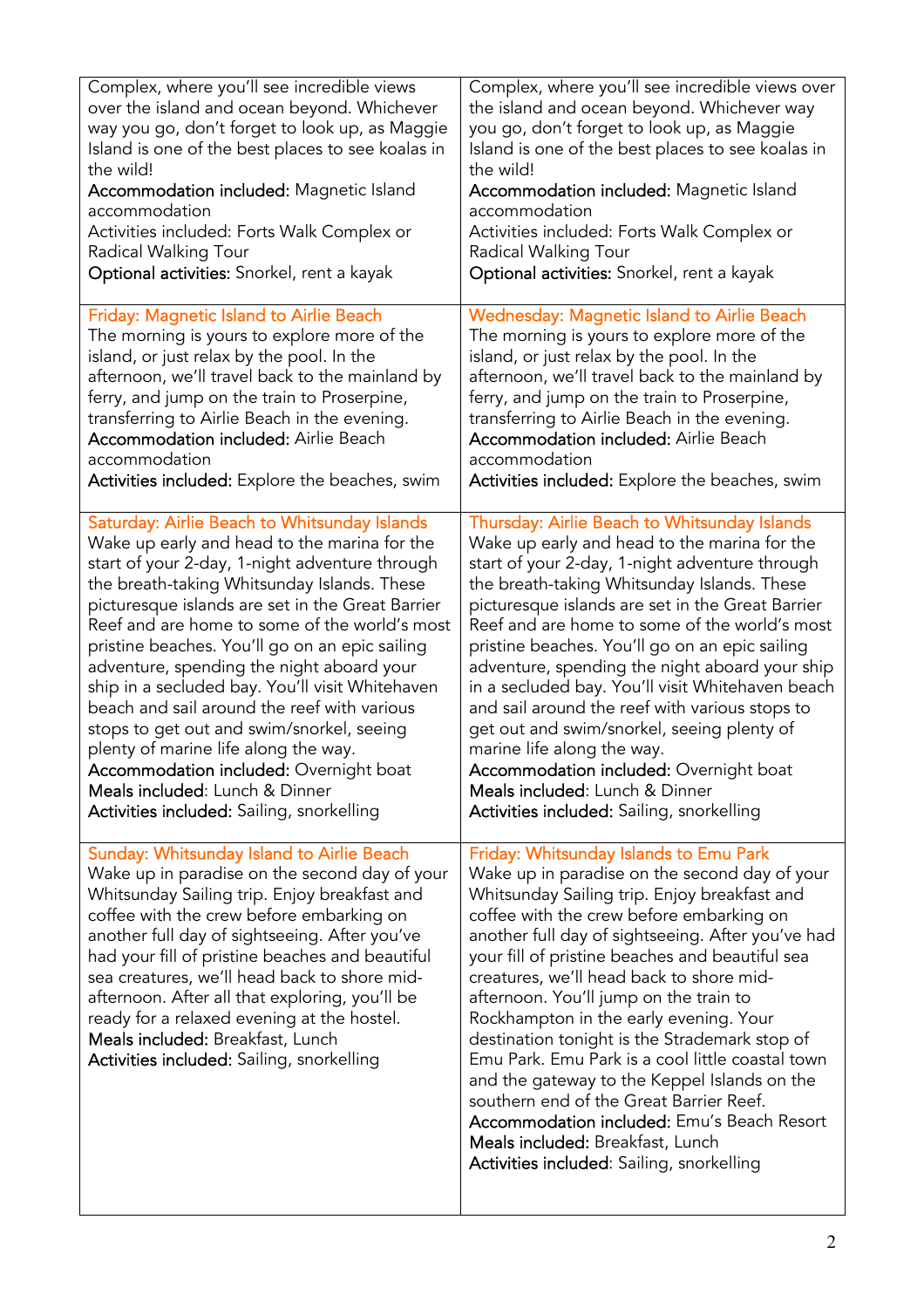| Monday: Airlie Beach to Emu Park<br>The day is yours to explore Airlie Beach at your<br>own pace. There's plenty to do in the area, but<br>if you want a day off, you can't beat a good<br>book by the hostel pool. You'll jump on the<br>train to Rockhampton in the early evening. Your<br>destination tonight is the Strademark stop of<br>Emu Park. Emu Park is a cool little coastal town<br>and the gateway to the Keppel Islands on the<br>southern end of the Great Barrier Reef.<br>Accommodation included: Emu's Beach Resort                                                                                                                                                                                                                                           | Saturday: Emu Park<br>Today we are heading to a Stray highlight,<br>Great Keppel Island. This tropical paradise is<br>situated at the southern end of the Great<br>Barrier Reef with untouched coral, turtles, reef<br>fish and manta rays all straight off the beach.<br>Relax or have a go at snorkeling or kayaking<br>(both at extra cost) before exploring the island<br>in search of the perfect white sand beach.<br>Tonight, we'll return to the mainland and gather<br>together for dinner at Emu's Beach Resort.<br><b>Accommodation included:</b> Emu's Beach Resort<br>Meals included: Lunch, Dinner<br>Activity included: Great Keppel Island<br>Adventure (includes ferries, sightseeing, lunch<br>and more)<br>Optional paid activities: Rent snorkels or kayak |
|-----------------------------------------------------------------------------------------------------------------------------------------------------------------------------------------------------------------------------------------------------------------------------------------------------------------------------------------------------------------------------------------------------------------------------------------------------------------------------------------------------------------------------------------------------------------------------------------------------------------------------------------------------------------------------------------------------------------------------------------------------------------------------------|--------------------------------------------------------------------------------------------------------------------------------------------------------------------------------------------------------------------------------------------------------------------------------------------------------------------------------------------------------------------------------------------------------------------------------------------------------------------------------------------------------------------------------------------------------------------------------------------------------------------------------------------------------------------------------------------------------------------------------------------------------------------------------|
| <b>Tuesday: Emu Park</b><br>Today we are heading to a Stray highlight,<br>Great Keppel Island. This tropical paradise is<br>situated at the southern end of the Great<br>Barrier Reef with untouched coral, turtles, reef<br>fish and manta rays all straight off the beach.<br>Relax or have a go at snorkeling or kayaking<br>(both at extra cost) before exploring the island<br>in search of the perfect white sand beach.<br>Tonight, we'll return to the mainland and<br>gather together for dinner at Emu's Beach<br>Resort.<br>Accommodation included: Emu's Beach Resort<br>Meals included: Lunch, Dinner<br>Activity included: Great Keppel Island<br>Adventure (includes ferries, sightseeing, lunch<br>and more)<br>Optional paid activities: Rent snorkels or kayaks | <b>Sunday: Emu Park to Rainbow Beach</b><br>We begin our day with an early morning bus to<br>the train station. You'll take a scenic train<br>journey from here to Cooroy, where you'll meet<br>your Stray driver-guide and bus and head to<br>Rainbow Beach. Rainbow Beach is a gateway to<br>the world-famous Fraser Island, the world's<br>largest sand island. Tomorrow you'll embark on<br>an awesome 2-day, 1-night trip of the island, so<br>we recommend getting an early night tonight.<br>Don't miss the chance to walk to Carlo Sand<br>Blow to catch a gorgeous sunset.<br>Accommodation included: Rainbow Beach<br>hostel<br><b>Free activities:</b> Walk to Carlo Sand Blow for<br>sunset                                                                        |
| Wednesday: Emu Park to Rainbow Beach<br>We begin our day with an early morning bus to<br>the train station. You'll take a scenic train<br>journey from here to Cooroy, where you'll meet<br>your Stray driver-guide and bus and head to<br>Rainbow Beach. Rainbow Beach is a gateway to<br>the world-famous Fraser Island, the world's<br>largest sand island. Tomorrow you'll embark on<br>an awesome 2-day, 1-night trip of the island, so<br>we recommend getting an early night tonight.<br>Don't miss the chance to walk to Carlo Sand<br>Blow to catch a gorgeous sunset.<br><b>Accommodation included: Rainbow Beach</b><br>hostel<br><b>Free activities:</b> Walk to Carlo Sand Blow for<br>sunset                                                                        | Monday: Rainbow Beach to Fraser Island<br>We're up early for a safety briefing before your<br>Fraser Island adventure. You will head out on<br>4WD for a 2 day, 1 night tagalong experience.<br>Drive along long stretches of sandy beaches,<br>walk through stunning rainforest and swim in<br>the fresh water Lake Mackenzie. You'll witness<br>famous shipwrecks, get some amazing photos<br>and perhaps see a dingo or two! Camp on the<br>island and enjoy dinner and drinks with your<br>adventure buddies.<br><b>Accommodation included: Fraser Island</b><br>Camping<br>Meals included: Lunch, Dinner<br>Activity included: 4WD Tagalong Tour                                                                                                                          |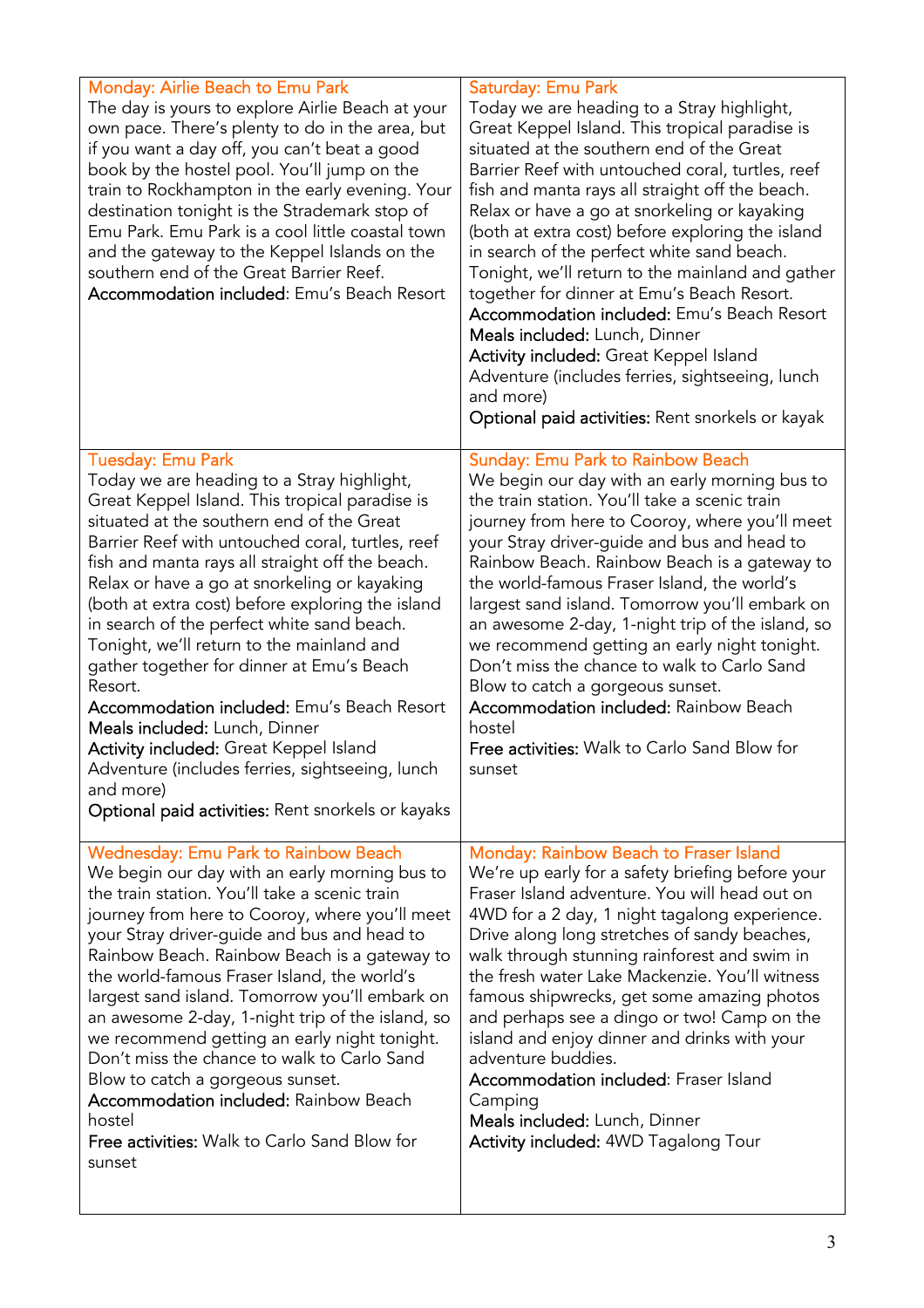| Thursday: Rainbow Beach to Fraser Island<br>We're up early for a safety briefing before your<br>Fraser Island adventure. You will head out on<br>4WD for a 2 day, 1 night tagalong experience.<br>Drive along long stretches of sandy beaches,<br>walk through stunning rainforest and swim in<br>the fresh water Lake Mackenzie. You'll witness<br>famous shipwrecks, get some amazing photos<br>and perhaps see a dingo or two! Camp on the<br>island and enjoy dinner and drinks with your<br>adventure buddies.<br><b>Accommodation included: Fraser Island</b><br>Camping<br>Meals included: Lunch, Dinner<br>Activity included: 4WD Tagalong Tour | <b>Tuesday: Fraser Island to Rainbow Beach</b><br>Wake up on the largest sand island in the world,<br>and enjoy breakfast with your crew. You'll be<br>out on another full day of sightseeing today,<br>ensuring you don't miss any Fraser highlights.<br>We'll head back to the mainland in the<br>afternoon, with time to relax in the afternoon<br>sun and organise dinner.<br><b>Accommodation included: Rainbow Beach</b><br>hostel<br>Meals included: Breakfast, Lunch<br>Activity included: 4WD Tagalong Tour |
|---------------------------------------------------------------------------------------------------------------------------------------------------------------------------------------------------------------------------------------------------------------------------------------------------------------------------------------------------------------------------------------------------------------------------------------------------------------------------------------------------------------------------------------------------------------------------------------------------------------------------------------------------------|----------------------------------------------------------------------------------------------------------------------------------------------------------------------------------------------------------------------------------------------------------------------------------------------------------------------------------------------------------------------------------------------------------------------------------------------------------------------------------------------------------------------|
| <b>Friday: Fraser Island to Rainbow Beach</b>                                                                                                                                                                                                                                                                                                                                                                                                                                                                                                                                                                                                           | <b>Wednesday: Rainbow Beach</b>                                                                                                                                                                                                                                                                                                                                                                                                                                                                                      |
| Wake up on the largest sand island in the                                                                                                                                                                                                                                                                                                                                                                                                                                                                                                                                                                                                               | You have a full free day at Rainbow Beach to                                                                                                                                                                                                                                                                                                                                                                                                                                                                         |
| world, and enjoy breakfast with your crew.                                                                                                                                                                                                                                                                                                                                                                                                                                                                                                                                                                                                              | relax and explore at your own pace. There's                                                                                                                                                                                                                                                                                                                                                                                                                                                                          |
| You'll be out on another full day of sightseeing                                                                                                                                                                                                                                                                                                                                                                                                                                                                                                                                                                                                        | plenty of activities on offer -ask your guide for                                                                                                                                                                                                                                                                                                                                                                                                                                                                    |
| today, ensuring you don't miss any Fraser                                                                                                                                                                                                                                                                                                                                                                                                                                                                                                                                                                                                               | recommendations. If you're heading to the                                                                                                                                                                                                                                                                                                                                                                                                                                                                            |
| highlights. We'll head back to the mainland in                                                                                                                                                                                                                                                                                                                                                                                                                                                                                                                                                                                                          | beach, keep your eyes out for humpback                                                                                                                                                                                                                                                                                                                                                                                                                                                                               |
| the afternoon, with time to relax in the                                                                                                                                                                                                                                                                                                                                                                                                                                                                                                                                                                                                                | whales between July and November, and                                                                                                                                                                                                                                                                                                                                                                                                                                                                                |
| afternoon sun and organise dinner.                                                                                                                                                                                                                                                                                                                                                                                                                                                                                                                                                                                                                      | playful dolphins year round. If you're keen for a                                                                                                                                                                                                                                                                                                                                                                                                                                                                    |
| <b>Accommodation included: Rainbow Beach</b>                                                                                                                                                                                                                                                                                                                                                                                                                                                                                                                                                                                                            | day off, you can simply relax by the pool at our                                                                                                                                                                                                                                                                                                                                                                                                                                                                     |
| hostel                                                                                                                                                                                                                                                                                                                                                                                                                                                                                                                                                                                                                                                  | hostel and watch the world go by.                                                                                                                                                                                                                                                                                                                                                                                                                                                                                    |
| Meals included: Breakfast, Lunch                                                                                                                                                                                                                                                                                                                                                                                                                                                                                                                                                                                                                        | <b>Accommodation included: Rainbow Beach</b>                                                                                                                                                                                                                                                                                                                                                                                                                                                                         |
| <b>Activity included: 4WD Tagalong Tour</b>                                                                                                                                                                                                                                                                                                                                                                                                                                                                                                                                                                                                             | hostel                                                                                                                                                                                                                                                                                                                                                                                                                                                                                                               |
| Saturday: Rainbow Beach to Byron Bay                                                                                                                                                                                                                                                                                                                                                                                                                                                                                                                                                                                                                    | Thursday: Rainbow Beach to Byron Bay                                                                                                                                                                                                                                                                                                                                                                                                                                                                                 |
| We hop back on the Stray bus this morning,                                                                                                                                                                                                                                                                                                                                                                                                                                                                                                                                                                                                              | We hop back on the Stray bus this morning,                                                                                                                                                                                                                                                                                                                                                                                                                                                                           |
| heading to the relaxed resort town of Noosa,                                                                                                                                                                                                                                                                                                                                                                                                                                                                                                                                                                                                            | heading to the relaxed resort town of Noosa,                                                                                                                                                                                                                                                                                                                                                                                                                                                                         |
| before we continue down the coast. We have                                                                                                                                                                                                                                                                                                                                                                                                                                                                                                                                                                                                              | before we continue down the coast. We have                                                                                                                                                                                                                                                                                                                                                                                                                                                                           |
| quick stops in the state's capital Brisbane and                                                                                                                                                                                                                                                                                                                                                                                                                                                                                                                                                                                                         | quick stops in the state's capital Brisbane and                                                                                                                                                                                                                                                                                                                                                                                                                                                                      |
| Surfers Paradise in the Gold Coast where you're                                                                                                                                                                                                                                                                                                                                                                                                                                                                                                                                                                                                         | Surfers Paradise in the Gold Coast where you're                                                                                                                                                                                                                                                                                                                                                                                                                                                                      |
| welcome to hop off in you wish. Our final                                                                                                                                                                                                                                                                                                                                                                                                                                                                                                                                                                                                               | welcome to hop off in you wish. Our final                                                                                                                                                                                                                                                                                                                                                                                                                                                                            |
| destination today is Byron Bay, a relaxed, hippy                                                                                                                                                                                                                                                                                                                                                                                                                                                                                                                                                                                                        | destination today is Byron Bay, a relaxed, hippy                                                                                                                                                                                                                                                                                                                                                                                                                                                                     |
| surf town that travellers love! We'll arrive in the                                                                                                                                                                                                                                                                                                                                                                                                                                                                                                                                                                                                     | surf town that travellers love! We'll arrive in the                                                                                                                                                                                                                                                                                                                                                                                                                                                                  |
| early evening, with time to freshen up before                                                                                                                                                                                                                                                                                                                                                                                                                                                                                                                                                                                                           | early evening, with time to freshen up before                                                                                                                                                                                                                                                                                                                                                                                                                                                                        |
| meeting your crew for dinner.                                                                                                                                                                                                                                                                                                                                                                                                                                                                                                                                                                                                                           | meeting your crew for dinner.                                                                                                                                                                                                                                                                                                                                                                                                                                                                                        |
| <b>Accommodation:</b> Byron Bay hostel                                                                                                                                                                                                                                                                                                                                                                                                                                                                                                                                                                                                                  | Accommodation: Byron Bay hostel                                                                                                                                                                                                                                                                                                                                                                                                                                                                                      |
| <b>Sunday: Byron Bay</b>                                                                                                                                                                                                                                                                                                                                                                                                                                                                                                                                                                                                                                | Friday: Byron Bay                                                                                                                                                                                                                                                                                                                                                                                                                                                                                                    |
| There is plenty to do; practice your surfing skills                                                                                                                                                                                                                                                                                                                                                                                                                                                                                                                                                                                                     | There is plenty to do; practice your surfing skills                                                                                                                                                                                                                                                                                                                                                                                                                                                                  |
| down at the beach, walk to mainland Australia's                                                                                                                                                                                                                                                                                                                                                                                                                                                                                                                                                                                                         | down at the beach, walk to mainland Australia's                                                                                                                                                                                                                                                                                                                                                                                                                                                                      |
| most easterly point at the Cape Byron                                                                                                                                                                                                                                                                                                                                                                                                                                                                                                                                                                                                                   | most easterly point at the Cape Byron                                                                                                                                                                                                                                                                                                                                                                                                                                                                                |
| Lighthouse, search for dolphins and other                                                                                                                                                                                                                                                                                                                                                                                                                                                                                                                                                                                                               | Lighthouse, search for dolphins and other                                                                                                                                                                                                                                                                                                                                                                                                                                                                            |
| marine life on a sea kayaking trip, or wander                                                                                                                                                                                                                                                                                                                                                                                                                                                                                                                                                                                                           | marine life on a sea kayaking trip, or wander                                                                                                                                                                                                                                                                                                                                                                                                                                                                        |
| around town sampling the delicious food and                                                                                                                                                                                                                                                                                                                                                                                                                                                                                                                                                                                                             | around town sampling the delicious food and                                                                                                                                                                                                                                                                                                                                                                                                                                                                          |
| beverages on offer.                                                                                                                                                                                                                                                                                                                                                                                                                                                                                                                                                                                                                                     | beverages on offer.                                                                                                                                                                                                                                                                                                                                                                                                                                                                                                  |
| <b>Accommodation:</b> Byron Bay hostel                                                                                                                                                                                                                                                                                                                                                                                                                                                                                                                                                                                                                  | <b>Accommodation:</b> Byron Bay hostel                                                                                                                                                                                                                                                                                                                                                                                                                                                                               |
| Optional paid activities: Dolphin kayaking                                                                                                                                                                                                                                                                                                                                                                                                                                                                                                                                                                                                              | Optional paid activities: Dolphin kayaking                                                                                                                                                                                                                                                                                                                                                                                                                                                                           |
| experience, diving, surfing lessons/hire                                                                                                                                                                                                                                                                                                                                                                                                                                                                                                                                                                                                                | experience, diving, surfing lessons/hire                                                                                                                                                                                                                                                                                                                                                                                                                                                                             |
| Free activities: Walk to Cape Byron Lighthouse,                                                                                                                                                                                                                                                                                                                                                                                                                                                                                                                                                                                                         | Free activities: Walk to Cape Byron Lighthouse,                                                                                                                                                                                                                                                                                                                                                                                                                                                                      |
| relax on the beach, dance the night away!                                                                                                                                                                                                                                                                                                                                                                                                                                                                                                                                                                                                               | relax on the beach, dance the night away!                                                                                                                                                                                                                                                                                                                                                                                                                                                                            |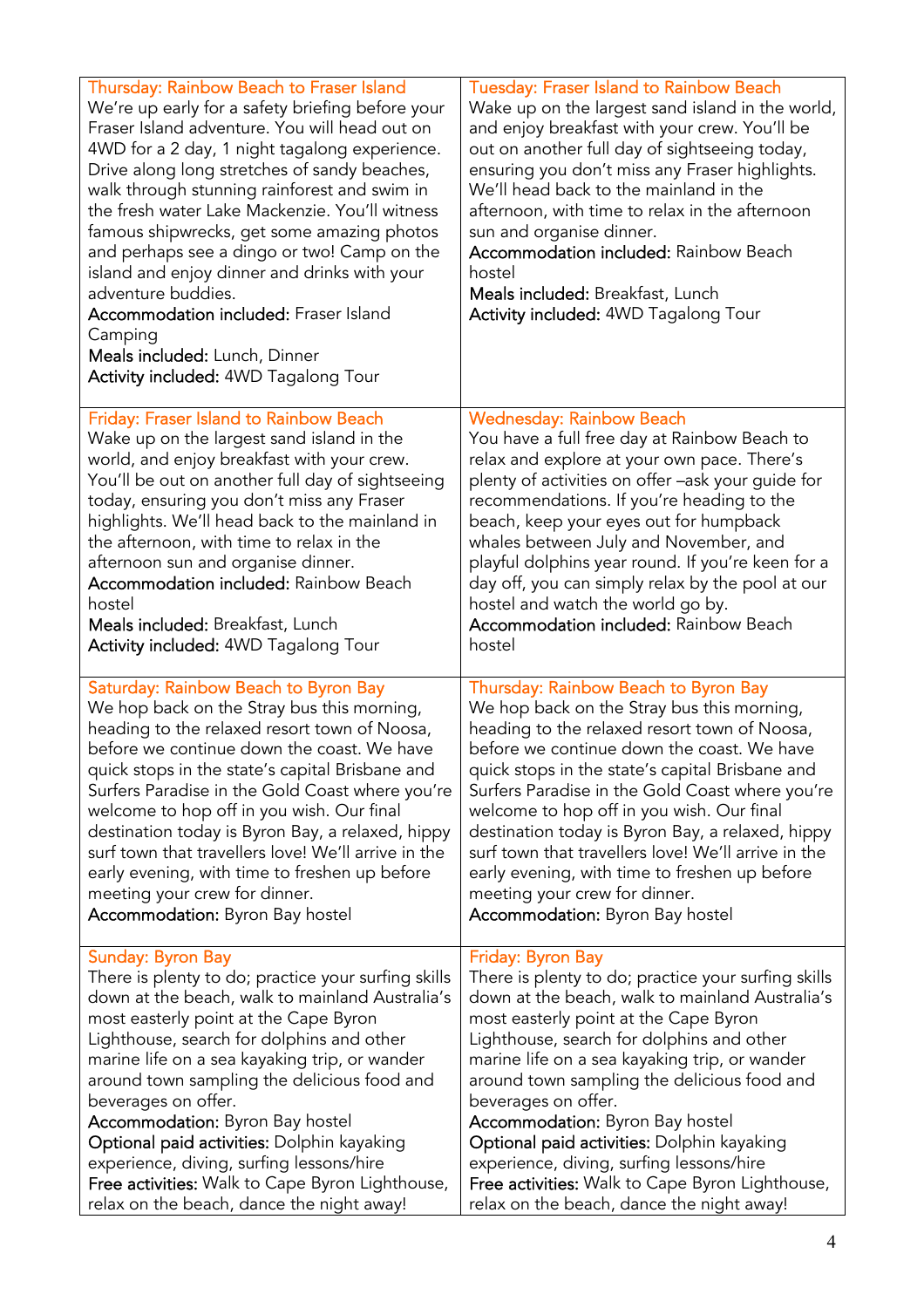| <b>Monday: Nimbin Day Trip</b>                                                                                                                                                                                                                                                                                                                                                                                                                                                                                                                                                                                                                                                                                                                                                                                                                                                                                                   | <b>Saturday: Nimbin Day Trip</b>                                                                                                                                                                                                                                                                                                                                                                                                                                                                                                                                                                                                                                                                                                                                                                                                                                                                                     |
|----------------------------------------------------------------------------------------------------------------------------------------------------------------------------------------------------------------------------------------------------------------------------------------------------------------------------------------------------------------------------------------------------------------------------------------------------------------------------------------------------------------------------------------------------------------------------------------------------------------------------------------------------------------------------------------------------------------------------------------------------------------------------------------------------------------------------------------------------------------------------------------------------------------------------------|----------------------------------------------------------------------------------------------------------------------------------------------------------------------------------------------------------------------------------------------------------------------------------------------------------------------------------------------------------------------------------------------------------------------------------------------------------------------------------------------------------------------------------------------------------------------------------------------------------------------------------------------------------------------------------------------------------------------------------------------------------------------------------------------------------------------------------------------------------------------------------------------------------------------|
| Today you'll embark on an epic day trip to                                                                                                                                                                                                                                                                                                                                                                                                                                                                                                                                                                                                                                                                                                                                                                                                                                                                                       | Today you'll embark on an epic day trip to                                                                                                                                                                                                                                                                                                                                                                                                                                                                                                                                                                                                                                                                                                                                                                                                                                                                           |
| Nimbin, another hippy town worth exploring.                                                                                                                                                                                                                                                                                                                                                                                                                                                                                                                                                                                                                                                                                                                                                                                                                                                                                      | Nimbin, another hippy town worth exploring.                                                                                                                                                                                                                                                                                                                                                                                                                                                                                                                                                                                                                                                                                                                                                                                                                                                                          |
| You'll journey through the beautiful Byron                                                                                                                                                                                                                                                                                                                                                                                                                                                                                                                                                                                                                                                                                                                                                                                                                                                                                       | You'll journey through the beautiful Byron                                                                                                                                                                                                                                                                                                                                                                                                                                                                                                                                                                                                                                                                                                                                                                                                                                                                           |
| hinterland on an entertaining guided bus trip                                                                                                                                                                                                                                                                                                                                                                                                                                                                                                                                                                                                                                                                                                                                                                                                                                                                                    | hinterland on an entertaining guided bus trip                                                                                                                                                                                                                                                                                                                                                                                                                                                                                                                                                                                                                                                                                                                                                                                                                                                                        |
| and see the sights of Nimbin. Enjoy a                                                                                                                                                                                                                                                                                                                                                                                                                                                                                                                                                                                                                                                                                                                                                                                                                                                                                            | and see the sights of Nimbin. Enjoy a traditional                                                                                                                                                                                                                                                                                                                                                                                                                                                                                                                                                                                                                                                                                                                                                                                                                                                                    |
| traditional Aussie BBQ lunch, visit Nightcap                                                                                                                                                                                                                                                                                                                                                                                                                                                                                                                                                                                                                                                                                                                                                                                                                                                                                     | Aussie BBQ lunch, visit Nightcap National Park,                                                                                                                                                                                                                                                                                                                                                                                                                                                                                                                                                                                                                                                                                                                                                                                                                                                                      |
| National Park, and see a stunning waterfall.                                                                                                                                                                                                                                                                                                                                                                                                                                                                                                                                                                                                                                                                                                                                                                                                                                                                                     | and see a stunning waterfall. You'll return to                                                                                                                                                                                                                                                                                                                                                                                                                                                                                                                                                                                                                                                                                                                                                                                                                                                                       |
| You'll return to Byron Bay in the early evening.                                                                                                                                                                                                                                                                                                                                                                                                                                                                                                                                                                                                                                                                                                                                                                                                                                                                                 | Byron Bay in the early evening.                                                                                                                                                                                                                                                                                                                                                                                                                                                                                                                                                                                                                                                                                                                                                                                                                                                                                      |
| <b>Accommodation: Byron Bay hostel</b>                                                                                                                                                                                                                                                                                                                                                                                                                                                                                                                                                                                                                                                                                                                                                                                                                                                                                           | <b>Accommodation:</b> Byron Bay hostel                                                                                                                                                                                                                                                                                                                                                                                                                                                                                                                                                                                                                                                                                                                                                                                                                                                                               |
| Meals included: Lunch                                                                                                                                                                                                                                                                                                                                                                                                                                                                                                                                                                                                                                                                                                                                                                                                                                                                                                            | Meals included: Lunch                                                                                                                                                                                                                                                                                                                                                                                                                                                                                                                                                                                                                                                                                                                                                                                                                                                                                                |
| Activity included: Grasshopper Nimbin tour                                                                                                                                                                                                                                                                                                                                                                                                                                                                                                                                                                                                                                                                                                                                                                                                                                                                                       | Activity included: Grasshopper Nimbin tour                                                                                                                                                                                                                                                                                                                                                                                                                                                                                                                                                                                                                                                                                                                                                                                                                                                                           |
| Tuesday: Byron Bay to Sydney (via Spot x)<br>Today is an express travel day to the final<br>destination of our trip, Sydney. Along the way<br>we stop at Spot X, a famous surf camp with<br>perfect waves for beginners and pros alike.<br>Hop off here to hang 10, or continue with the<br>bus to Sydney, arriving in the evening. If you<br>have some time in Sydney, there is plenty to<br>do! From Stray's famous Blue Mountains day<br>trip, whale watching tours to climbing the<br>Harbour Bridge, you won't be bored for a<br>moment. We hope you had a blast on your<br>Stray adventure!<br><b>Accommodation: Central Sydney</b><br>accommodation<br>Optional activities (for future days): Stray Blue<br>Mountains day trip, Bondi to Coogee beach<br>walk, explore King Street Wharf, Royal Botanic<br>Gardens, Taronga Zoo, Sydney Bridge Climb,<br>whale watching tour, skydiving, hop-on hop-off<br>harbour cruise | Byron Bay to Sydney (via Spot x)<br>Today is an express travel day to the final<br>destination of our trip, Sydney. Along the way<br>we stop at Spot X, a famous surf camp with<br>perfect waves for beginners and pros alike. Hop<br>off here to hang 10, or continue with the bus to<br>Sydney, arriving in the evening. If you have<br>some time in Sydney, there is plenty to do!<br>From Stray's famous Blue Mountains day trip,<br>whale watching tours to climbing the Harbour<br>Bridge, you won't be bored for a moment. We<br>hope you had a blast on your Stray adventure!<br><b>Accommodation: Central Sydney</b><br>accommodation<br>Optional activities (for future days): Stray Blue<br>Mountains day trip, Bondi to Coogee beach<br>walk, explore King Street Wharf, Royal Botanic<br>Gardens, Taronga Zoo, Sydney Bridge Climb,<br>whale watching tour, skydiving, hop-on hop-off<br>harbour cruise |

#### What´s Included:

15 nights' Accommodation:

- •13nights shared 4-10 bed dorm accommodation
- •1 overnight boat cruise
- •1 night camping (Fraser Island)

Meals: (2 Breakfasts, 6 Lunches, 4Dinners)

Transport: Private Bus, Ferry, Train, local bus transfers.

#### Guide:

• Cairns–Rainbow Beach: Self-guided train sectors with in-location guides to greet you when you arrive and show you around.

• Rainbow Beach-Sydney: Stray Driver Guide on bus sectors